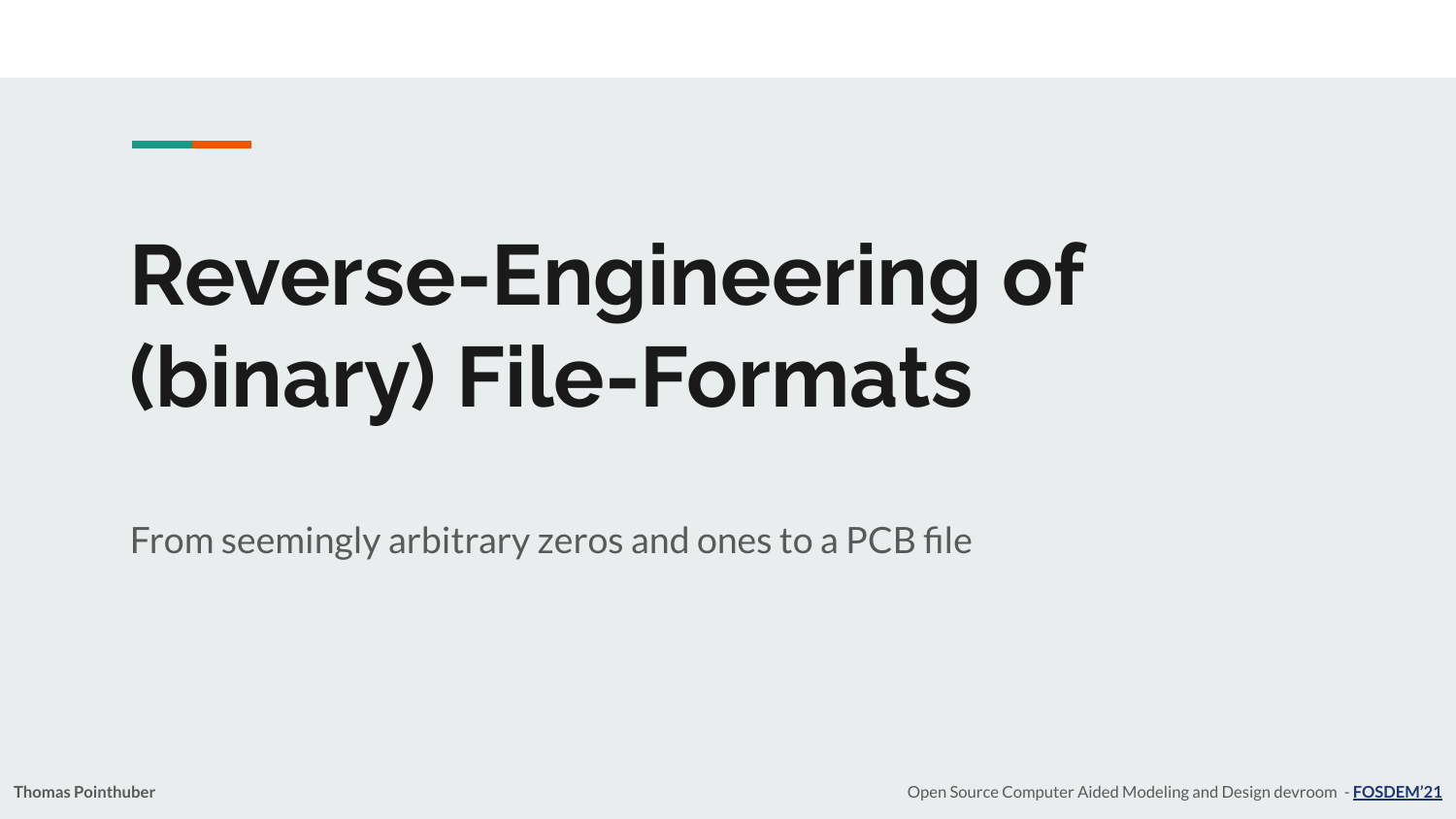#### **My Background**



| Aug. 2015       | my first KiCad contribution          |
|-----------------|--------------------------------------|
| since Jan. 2016 | <b>KiCad Library Maintainer Team</b> |
| since Oct. 2020 | <b>KiCad Lead Development Team</b>   |



Nov 2016 my first security competition since then **part of the university team**<sup>1</sup> *"I'm a Software Engineer with focus on Security"*

*Find a project where I can combine those two worlds:* **Reverse-Engineering the Allegro Altium file format and write a KiCad importer!**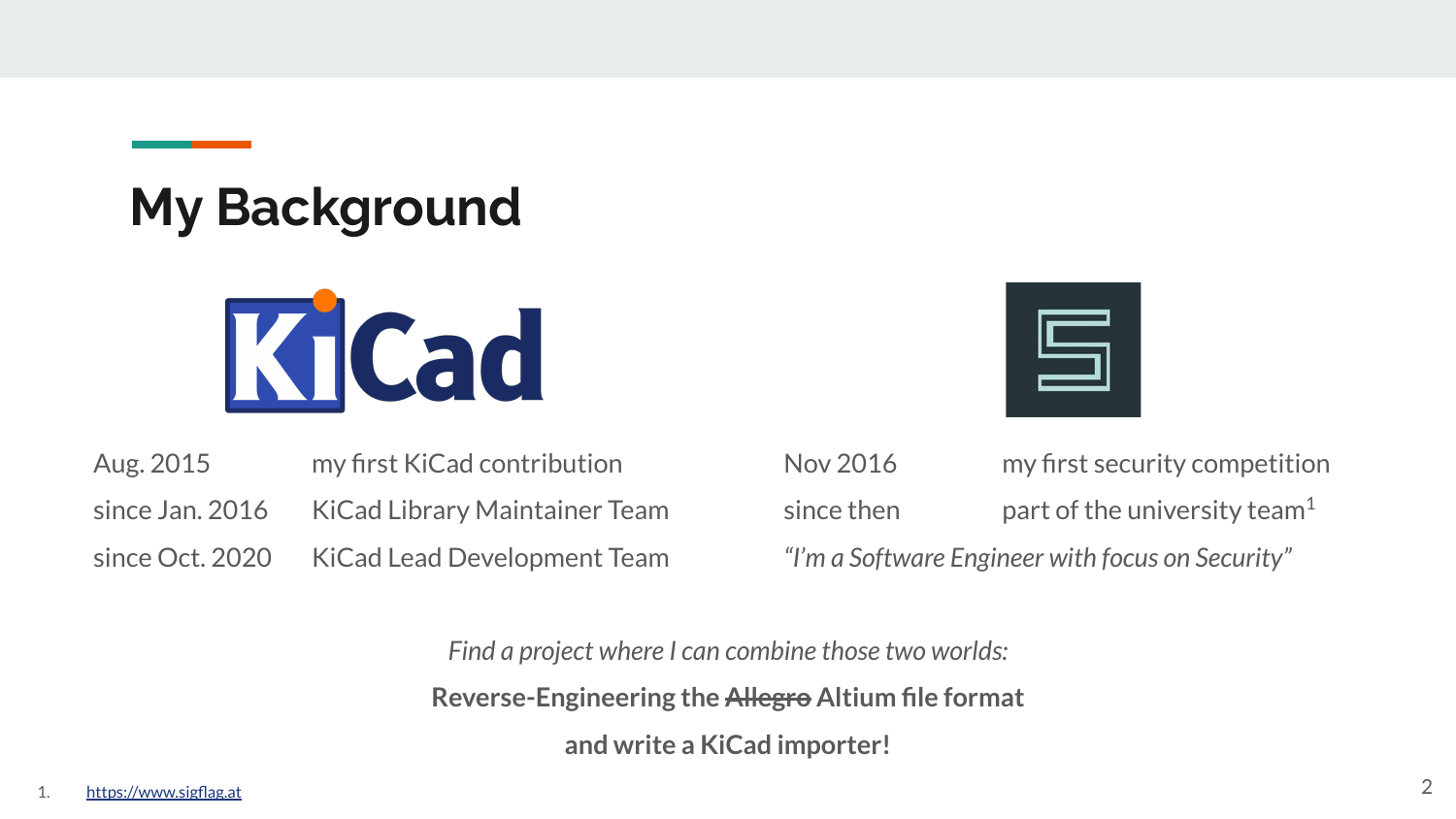# **General Background**

Altium Deutschland folgt dir jetzt

**they unfollowed, perhaps too many KiCad tweets :D** @Chaos Robotic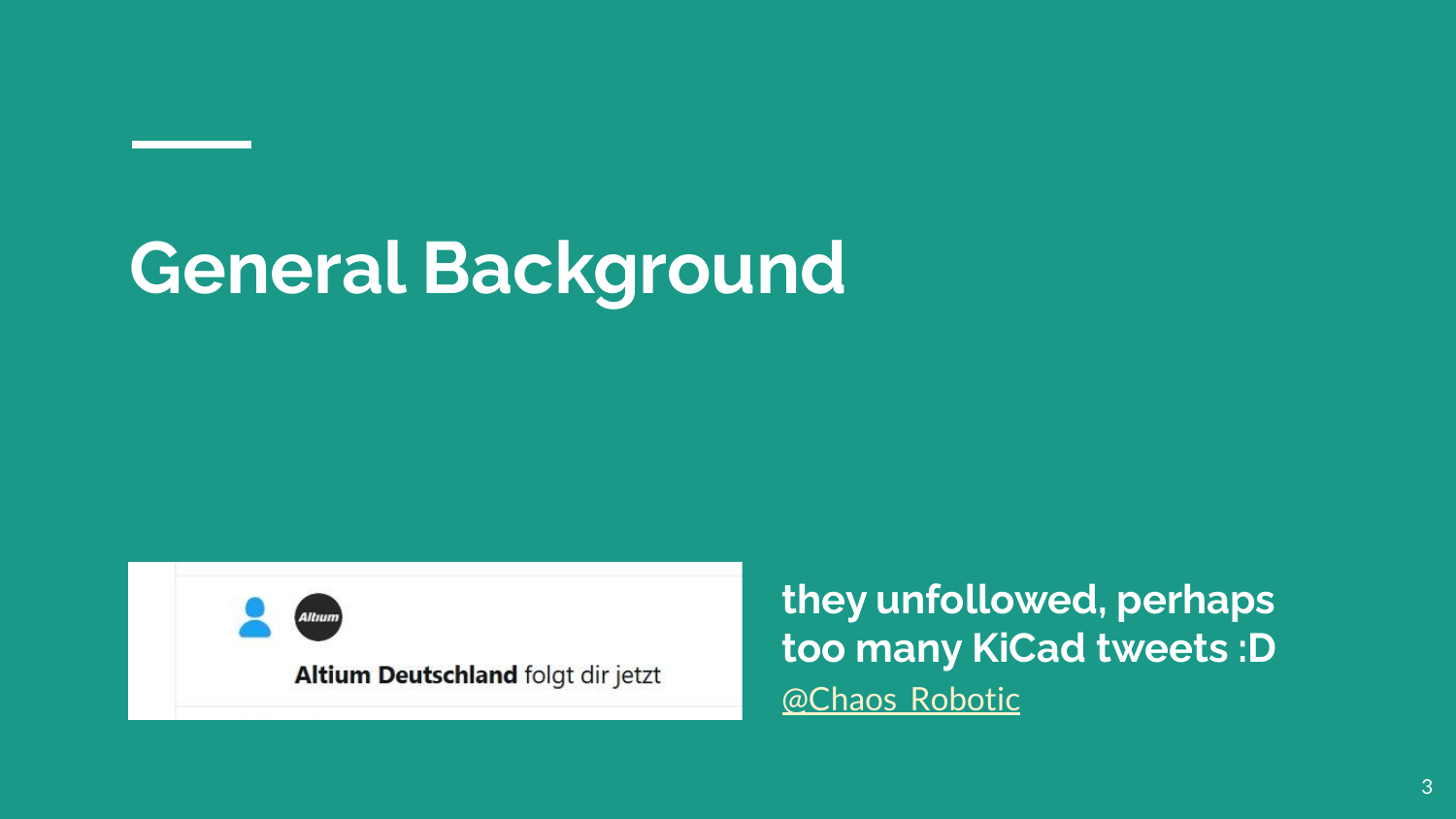#### **Step 0: Legal Bases**

*We want to figure out how a proprietary file formats works.*

**Companies may have something against that work.**

**Better be safe than sorry.**

**Law differs by country and change over time. For reliable statements contact a local lawyer.**

**Use those informations at your own risk!**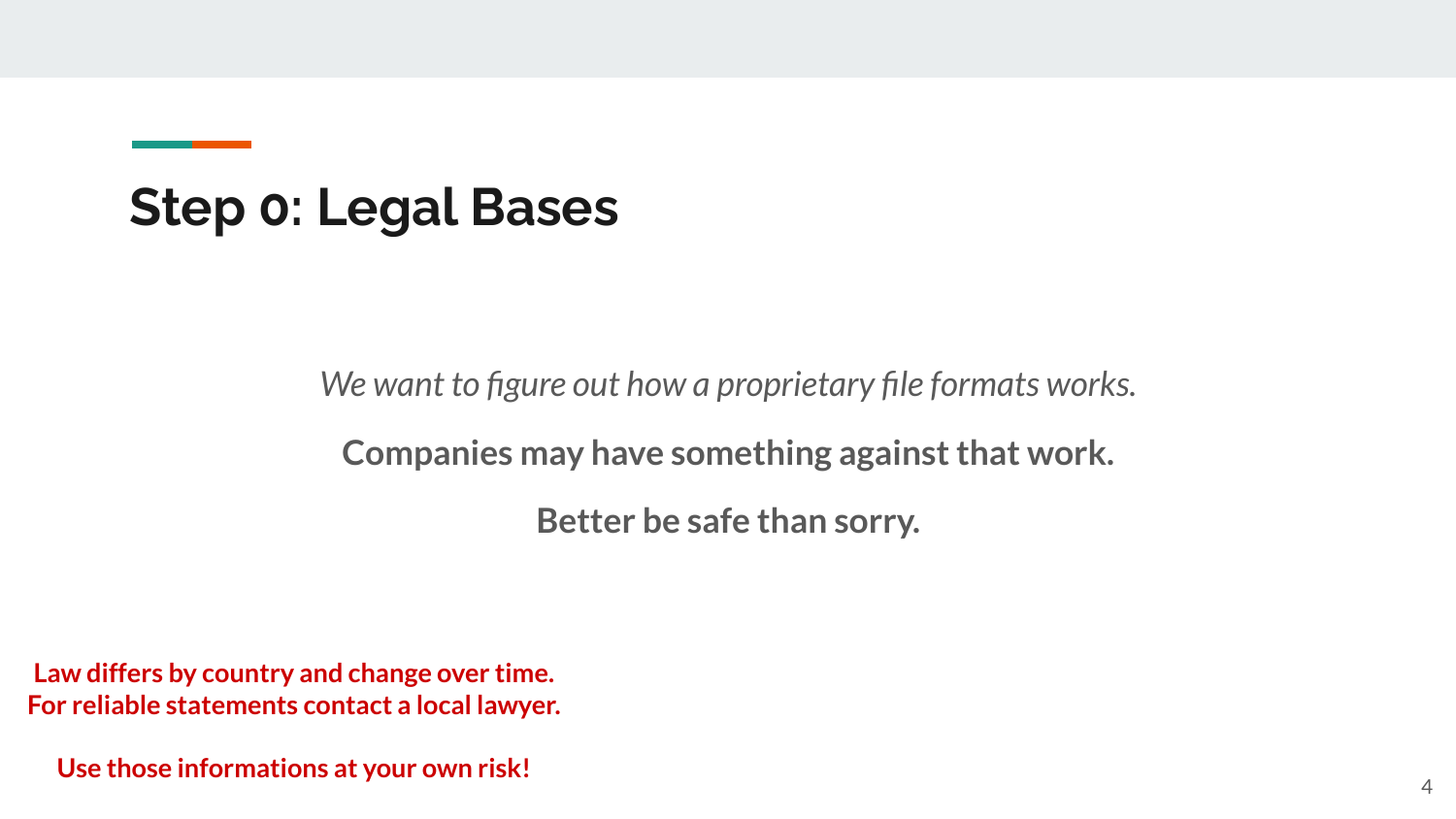#### **Step 0: Legal Bases [Reverse-Engineering]**

**Black-Box**  Reverse-Engineering

*"usually, you are allowed to observe what a program does"*



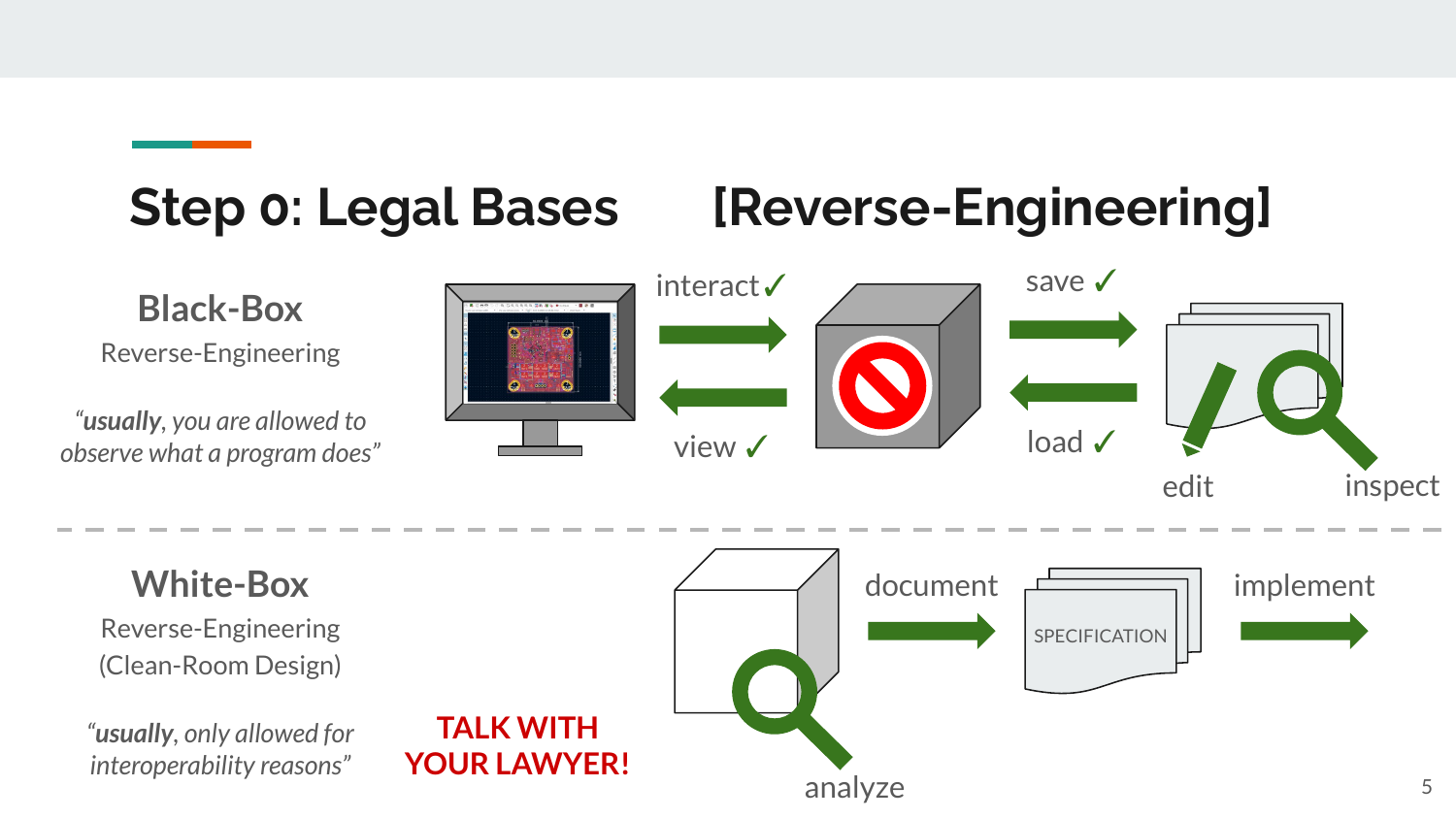# **Step 1: Get a Legal Copy of the Program**

*"If you don't own the program, it is hard to reverse-engineer it"*

**Simple**

- Direct access (yourself, friend, company, remote)
- Freeware, Demo-Version, Educational License
- Use different tool with shared codebase

**Hard Mode**

- Indirect access (files are created by other person)
- Free viewer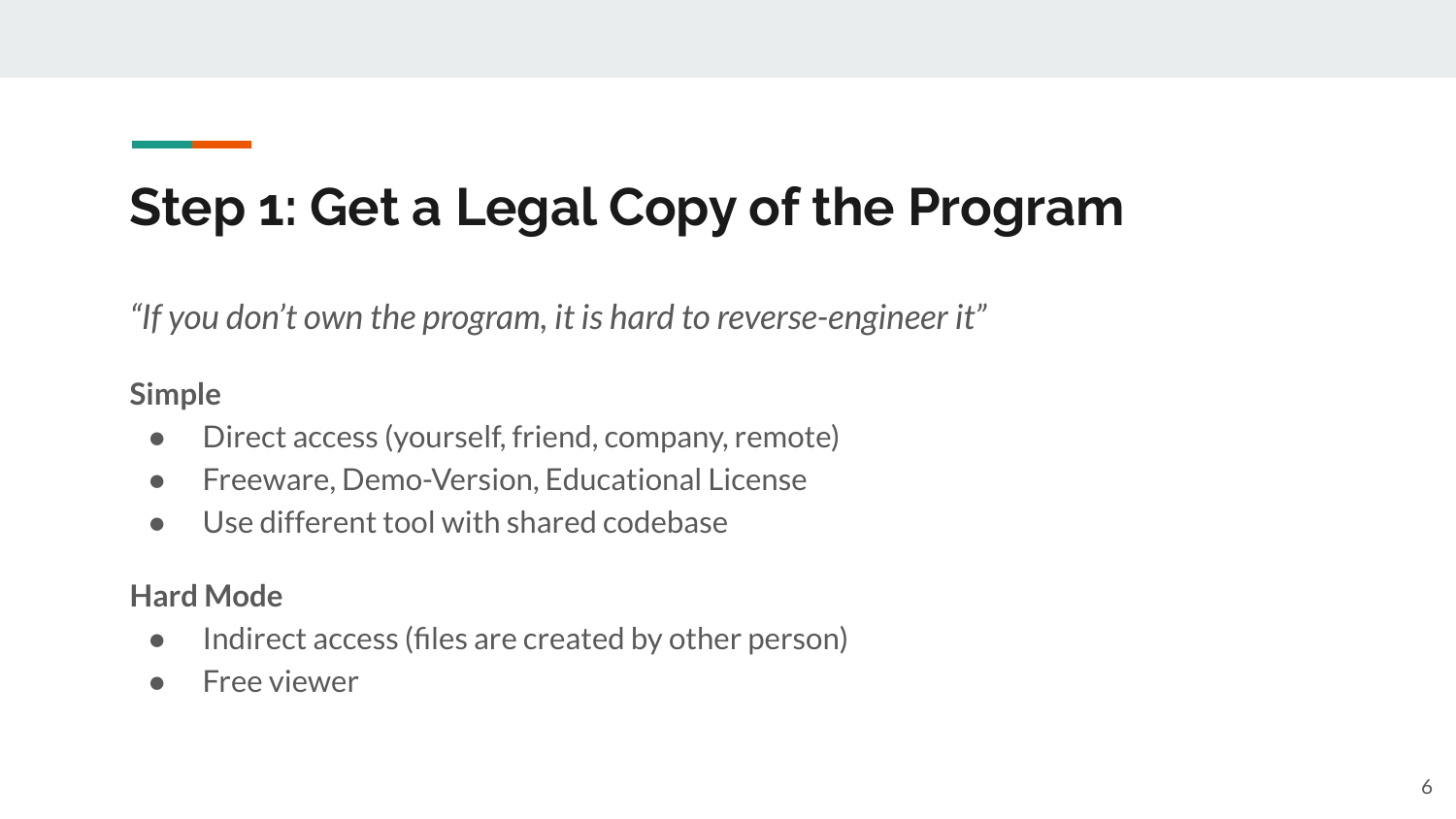# **Step 2: Collect Files for Analysis**

*"Diversity matters, everyone uses the tool differently!"*

- **●** If there exists an ASCII and a Binary format, collect both!
- **●** Search by file extension

● Different program, shared codebase (and file format)? **Google:** filetype:PcbDoc **Gitlab:** extension:PcbDoc

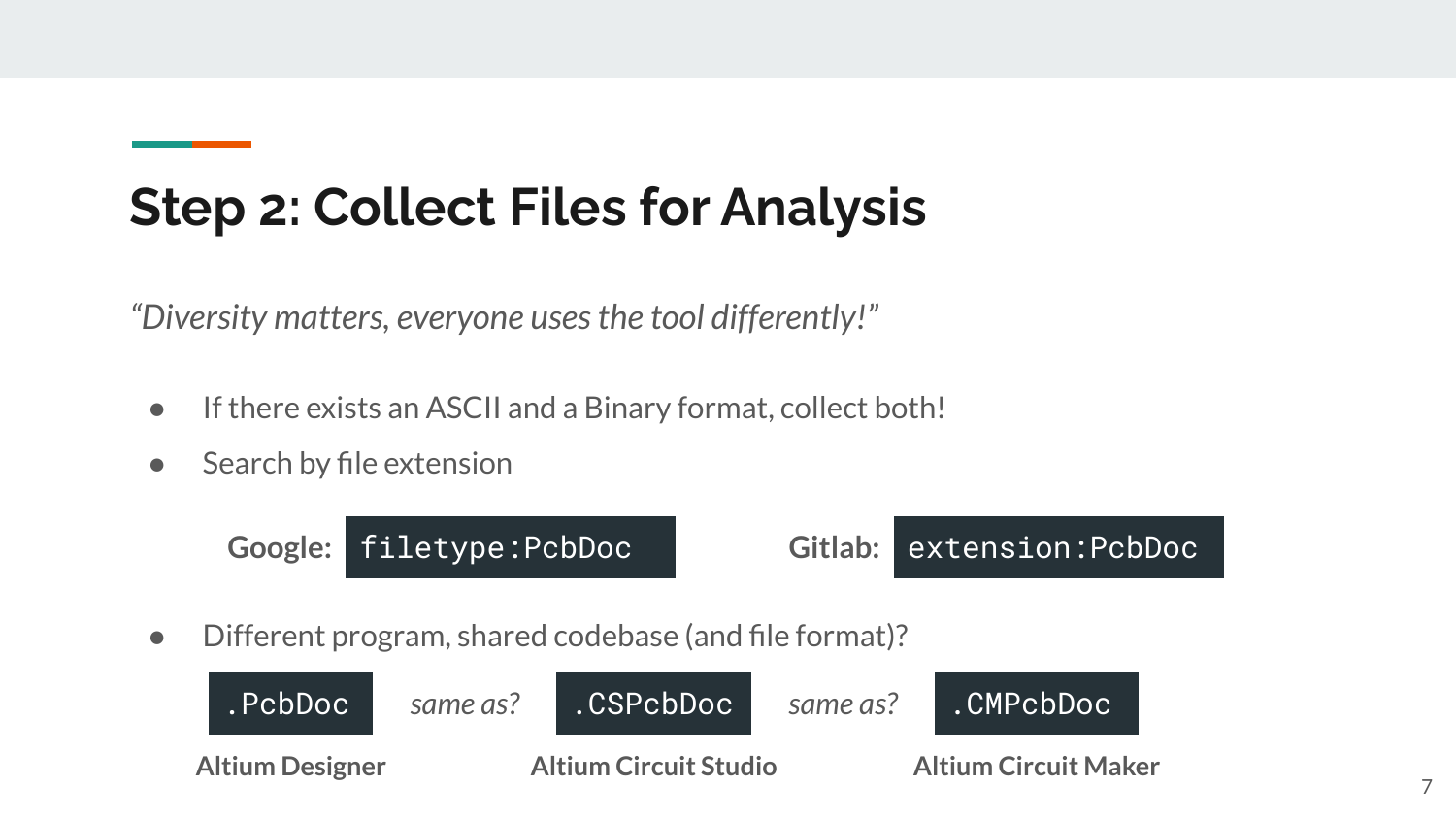# **Step 3: Existing Work and Documentation**

| https://github.com/thesourcerer8/altium2kicad     | The "standard" converter at that time         |
|---------------------------------------------------|-----------------------------------------------|
| https://github.com/matthiasbock/python-altium     | Correctly handled Altium records              |
| https://github.com/pcjc2/openaltium               | The only C++ implementation I found           |
| https://github.com/issus/AltiumSharp              | Extensive, but published after I started      |
| https://gitlab.cern.ch/msuminsk/altium_converter/ | Runs inside Altium, creates KiCad footprints  |
| https://github.com/vadmium/python-altium          | Contains a schematic file documentation!      |
| https://github.com/a3ng7n/Altium-Schematic-Parser | Altium schematic $\rightarrow$ JSON converter |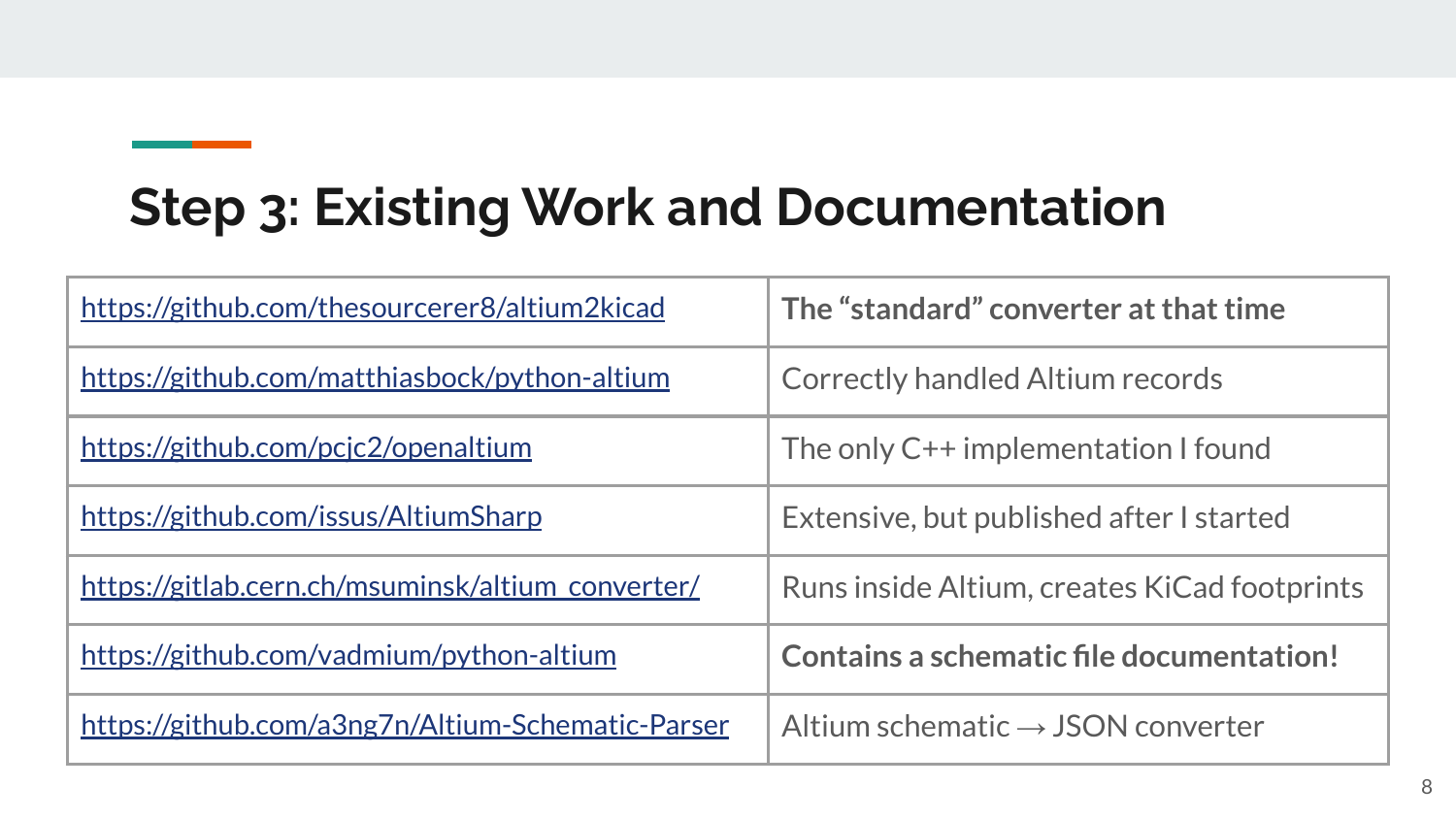# **Binary File Analysis**

**Additional Resources**

KiCad Importer Basics: [Importing into KiCad from CADSTAR](https://fosdem.org/2021/schedule/event/openhard_cadstar/) by Roberto Fernandez Bautista

Introduction Into File Reverse-Engineering: <https://wiki.xentax.com/index.php/DGTEFF>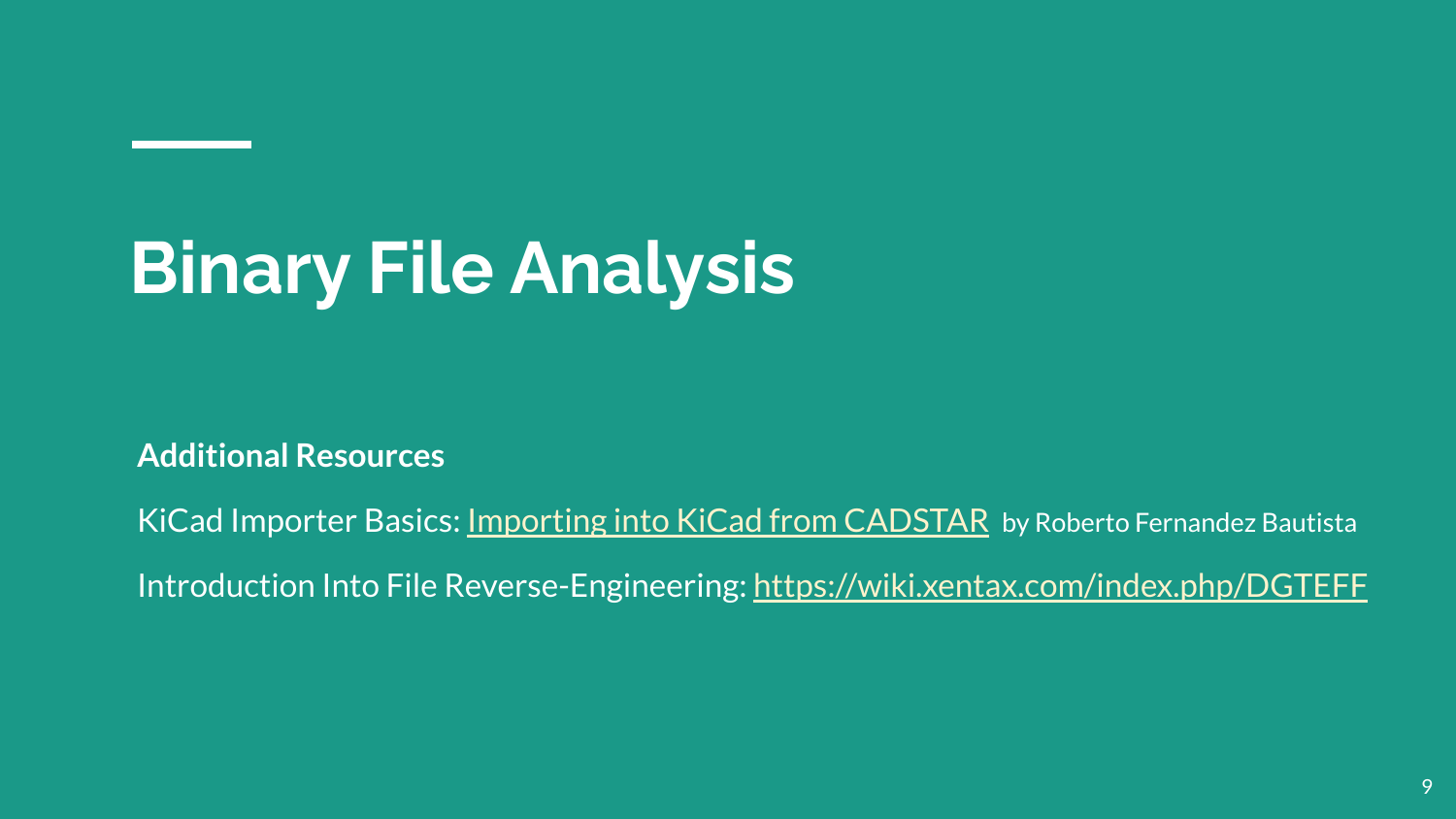

*Null-bytes and other non-printable characters are a good hint toward binary files.*

| \$ xxd LimeSDR_1v2.PcbDoc   head |  |  |  |  |  |  |  |  |                                                  |
|----------------------------------|--|--|--|--|--|--|--|--|--------------------------------------------------|
|                                  |  |  |  |  |  |  |  |  | 00000000 d0cf 11e0 a1b1 1ae1 0000 0000 0000 0000 |
|                                  |  |  |  |  |  |  |  |  |                                                  |
|                                  |  |  |  |  |  |  |  |  |                                                  |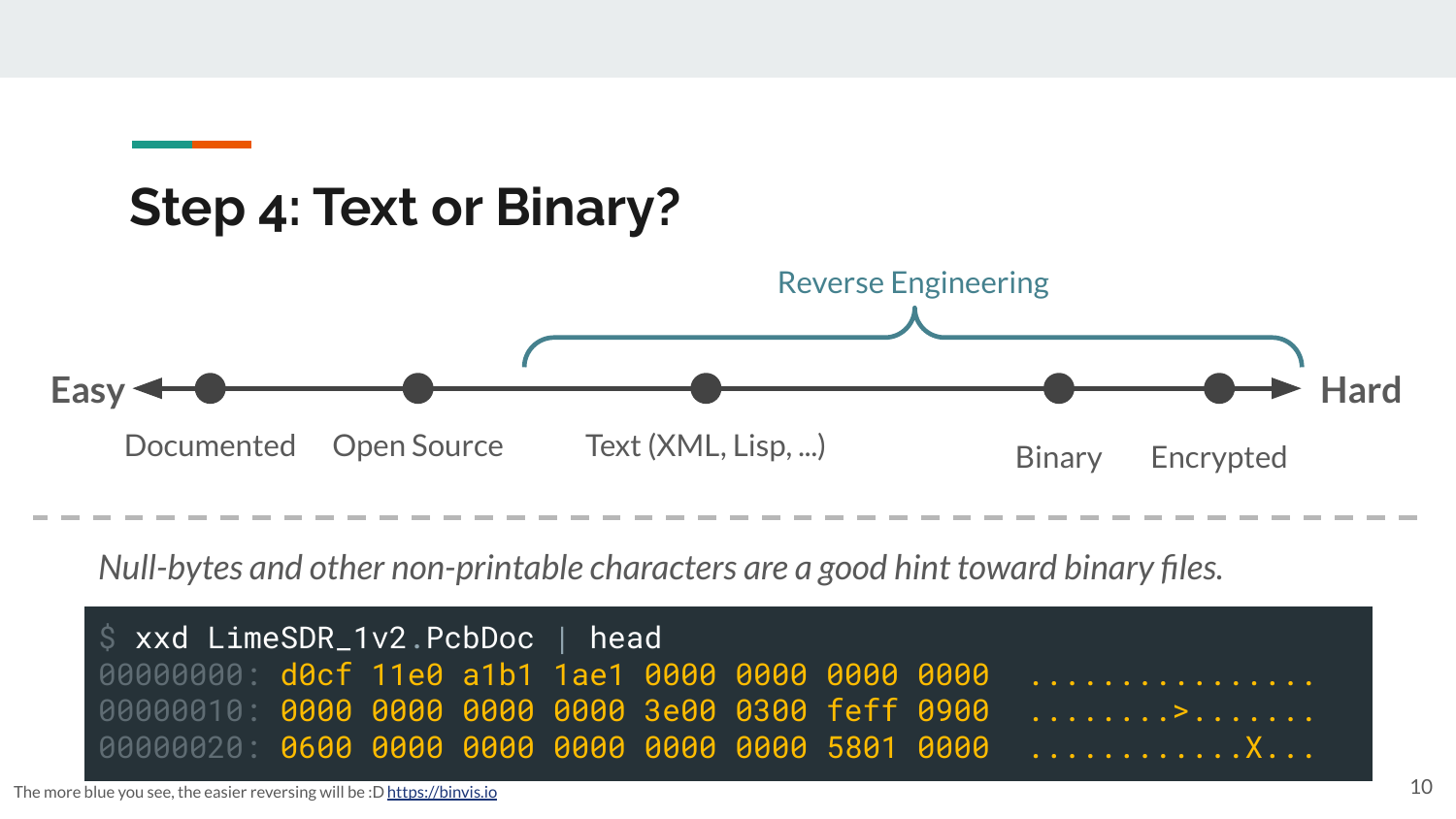#### **Step 5: Known Document File Format?**



*If you have luck, the "file" command is sufficient. To identify embedded files, use "binwalk".*

\$ file LimeSDR\_1v2.PcbDoc LimeSDR\_1v2.PcbDoc: Composite Document File V2 Document

```
binwalk -b LimeSDR_1v2.PcbDoc
```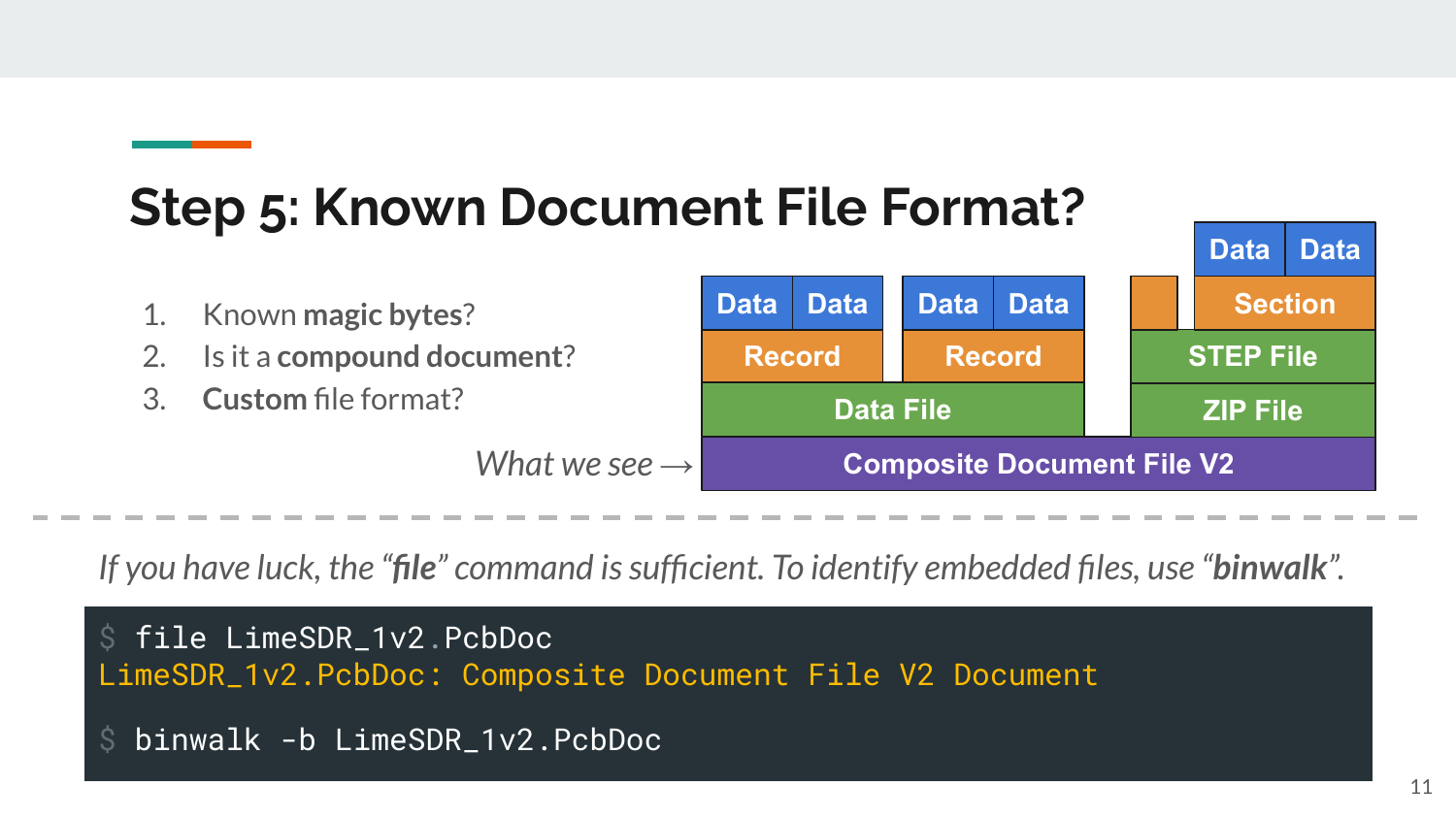# **Step 5: Known Document File Format? [Altium]**

#### **For my case (Altium PCB)**

- Known file format
	- used in Windows
- Existing Viewer<sup>1</sup>
- Existing Library<sup>2</sup>  $\checkmark$

|                        |                                                        | Structured Storage Viewer - [LimeSDR-USB_1v4s.PcbDoc] |               |            |                |               |           |             |           |             | ▣                      | $\times$         |
|------------------------|--------------------------------------------------------|-------------------------------------------------------|---------------|------------|----------------|---------------|-----------|-------------|-----------|-------------|------------------------|------------------|
|                        | File Options Element PropertySet Decoders Windows Help |                                                       |               |            |                |               |           |             |           |             |                        | $-5x$            |
| LimeSDR-USB_1v         |                                                        |                                                       |               |            |                |               |           |             |           |             |                        |                  |
|                        | CALLIC.<br>$\blacktriangle$                            | As HEX                                                | As Text       | As Picture |                | <b>As RTF</b> |           | as HTML     |           |             |                        |                  |
| e,<br>Tracks6          |                                                        |                                                       |               |            |                |               |           |             |           |             |                        |                  |
|                        | Data                                                   |                                                       |               |            | 0001 0203 0405 | 0607          | 0809 DAOB |             | OCOD OEOF |             | 0123456789ABCDEF       | $\blacktriangle$ |
|                        | Header                                                 | 0x000000                                              | 042D          | 0000       | 0039           | OCOO FFFF     |           | EFFE        | 3335      | FFFF        |                        |                  |
| Đ.                     | UnionNames                                             | 0x000010                                              | FFFF          |            |                | 0FB           | 35        | E<br>C44    | DSO7      | <b>SOFB</b> | VVAIp.RGS.iDO.RG       |                  |
| 田                      | UniqueIDPrimitiveInformation                           | 0x000020                                              | 3501          |            |                |               | DOOD.     | 0000        | 0000 0100 |             | 5.0.                   |                  |
| 田<br>Vias6             |                                                        | 0x000030                                              | 0201          |            |                |               |           |             | 3335      | EFFF        | 9.1999999              |                  |
| 宙                      | WideStrings6                                           | 0x000040                                              | <b>EXIST</b>  |            |                |               |           | 3903        | 9DA9 4202 |             | 00000B59.50B.          |                  |
|                        |                                                        | 0x000050                                              | <b>BF40</b>   |            |                |               |           | 0000        | 0000 0000 |             | $B \times A \cdot 1$   |                  |
|                        | FileHeader                                             | 0x000060                                              | 0100          |            |                |               |           | <b>DCDD</b> | FFFF FFFF |             | 99000                  |                  |
|                        | FileHeaderSix                                          | 0x000070                                              | <b>Factor</b> |            |                |               |           |             | 3903 9DA9 |             | 000000Ax1 09.08        |                  |
| $\blacksquare$ General |                                                        | 0x000080                                              |               |            |                |               |           |             | 0000      | 0000        | 9.1<br>B.,             |                  |
| Type                   | Stream                                                 | 0x000090                                              | 0000          |            |                |               |           |             | OCOO FFFF |             | $-1.19.99$             |                  |
| Name                   | Data                                                   | 0x0000A0                                              | 7775          |            |                |               |           |             | OB91 3903 |             | 99999999Ax1 . 09.      |                  |
| Path                   | \Tracks6\                                              | 0x0000B0                                              | C078          |            |                | BЯ            |           | 0100        | 0000 0000 |             | Axi. Sse. ^ I          |                  |
| Size                   | 1.588.100 B                                            | 0x0000C0                                              | 0000          |            |                |               |           | 0000        | 0039 0000 |             | . 9                    |                  |
| $\Box$ Checksums       |                                                        | 0x0000D0                                              | a alam        |            |                |               |           |             |           | CO78        | 9999999999Ax!.Ax       |                  |
| CRC32                  | 150370CD                                               | 0x0000E0                                              |               |            |                |               |           |             | 03.00     | 0000        | l.Ani.Rfa.of           |                  |
| CRC64                  | 5AF3682C51B2517D                                       | 0x0000F0                                              | 0000          |            |                |               |           |             | 0000 0039 |             |                        |                  |
| MD <sub>5</sub>        | 78A67AB1F9222D411CD.                                   | 0x000100                                              | ĐС            |            |                |               |           |             | 78        | 2102        | 9999999999Axl.         |                  |
| SHA1                   | 1D9C17957E6396156F4                                    | 0x000110                                              | 525B          |            |                |               |           |             |           | 0100        | RIA DOB RIA - I        |                  |
|                        |                                                        | 0x000120                                              | 8000          |            |                |               | DB.       |             |           | 0000        |                        |                  |
|                        |                                                        | 0x000130                                              | 0039          |            |                |               |           |             |           | 9DA9        | .900000000000          |                  |
|                        |                                                        | 0x000140                                              | 4202          | 9349       | Οû<br>42       | 9DA9 4        | 02        | 525B        | E002 SECD |             | B. DOB. DOB. R (a. ^ I |                  |
|                        |                                                        | Pos: 37 (0x25)                                        |               |            | Sel: 4         |               |           |             |           |             |                        |                  |
|                        | Total: 231 elements                                    |                                                       |               |            |                |               |           |             |           |             |                        |                  |

- 1. <https://www.mitec.cz/ssv.html>
- 2. <https://github.com/microsoft/compoundfilereader>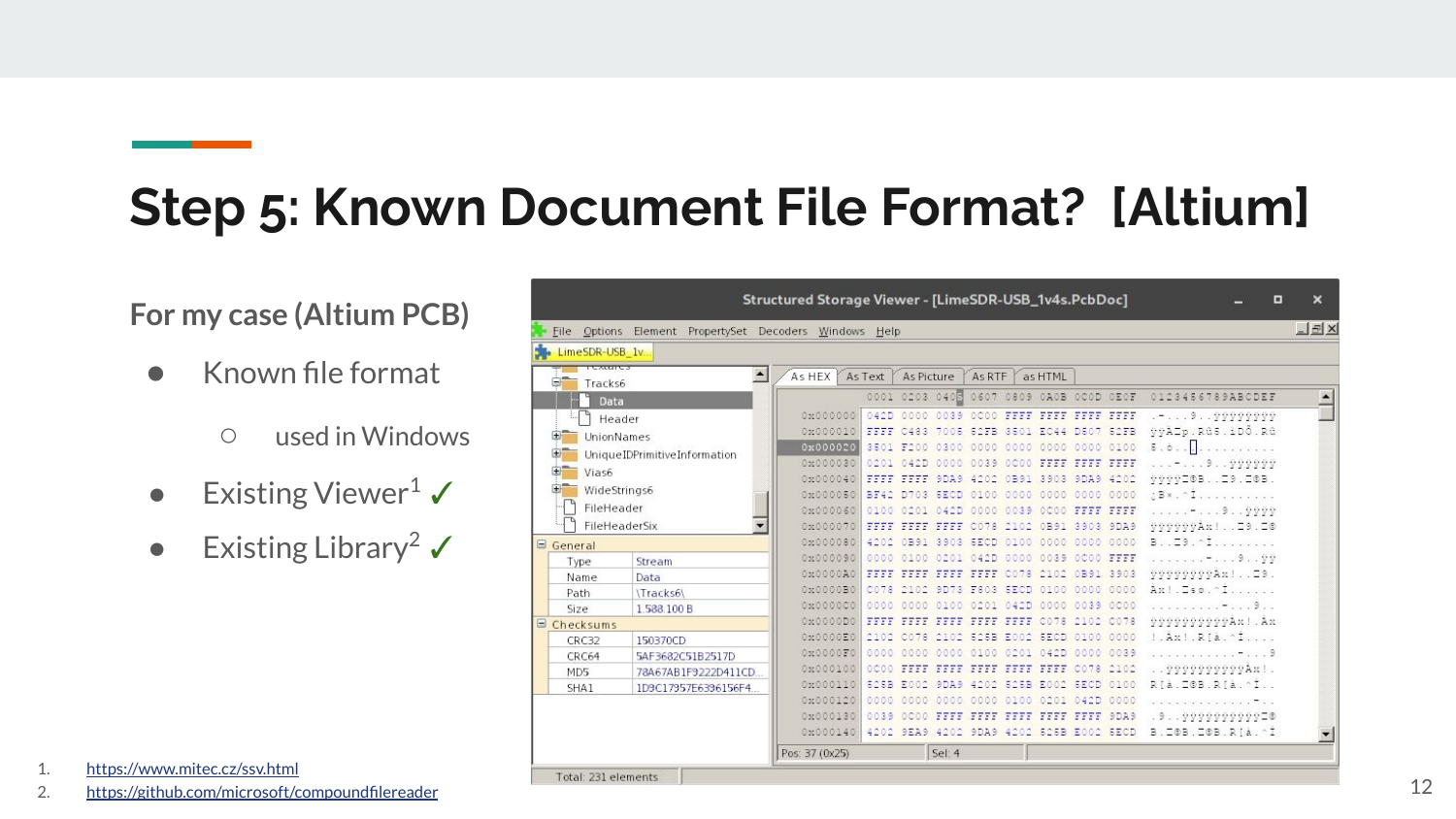#### **Step 6: Compression or Encryption Involved?**

- **Entropy** is the measurement of **randomness.**
- **Encryption** results in **pseudo randomness**.

Can also be used to **detect file sections**.

\$ binwalk -E LimeSDR\_1v2.PcbDoc

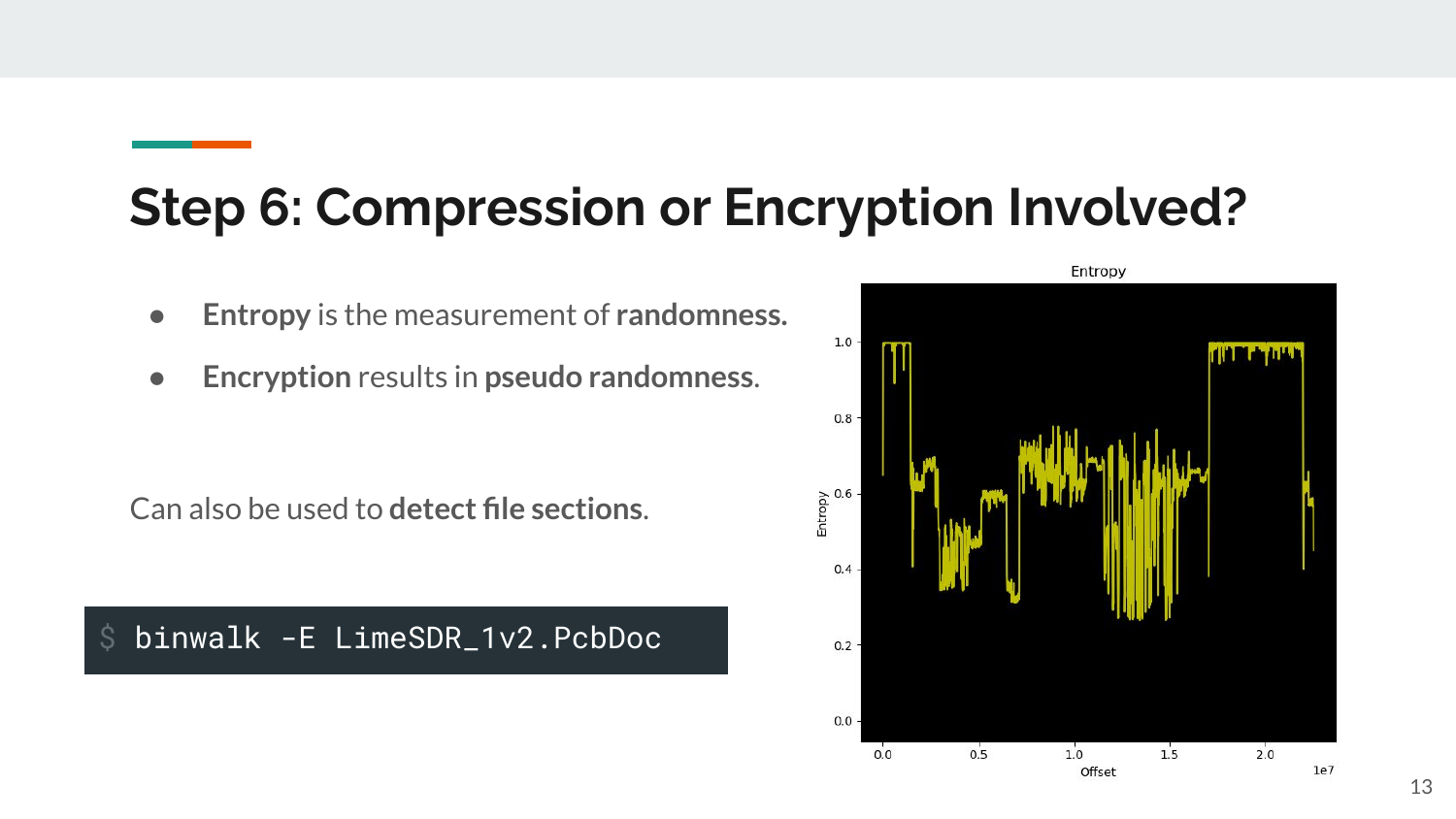# **Step 7: Tooling**







- Nice search utility for data types
- $\Box$  Describe the semantics of a file
- Useful hex view for parsed data (web based)



- 1. <https://hexed.it/>
- 2. <https://kaitai.io/>
- 3. <https://github.com/gchq/cyberchef>
- **CyberChef<sup>3</sup>** The Swiss Army Knife for data decoding
	-
	-
	- <https://github.com/WerWolv/ImHex>  *hex editor for reverse engineers*
	- <https://www.sweetscape.com/010editor/>  *propertiary hex editor*
- <https://hex-works.com>  *simple hex viewer with diff functionality* ● <https://github.com/Mahlet-Inc/hobbits> *- bit based analysis with Kaitai support*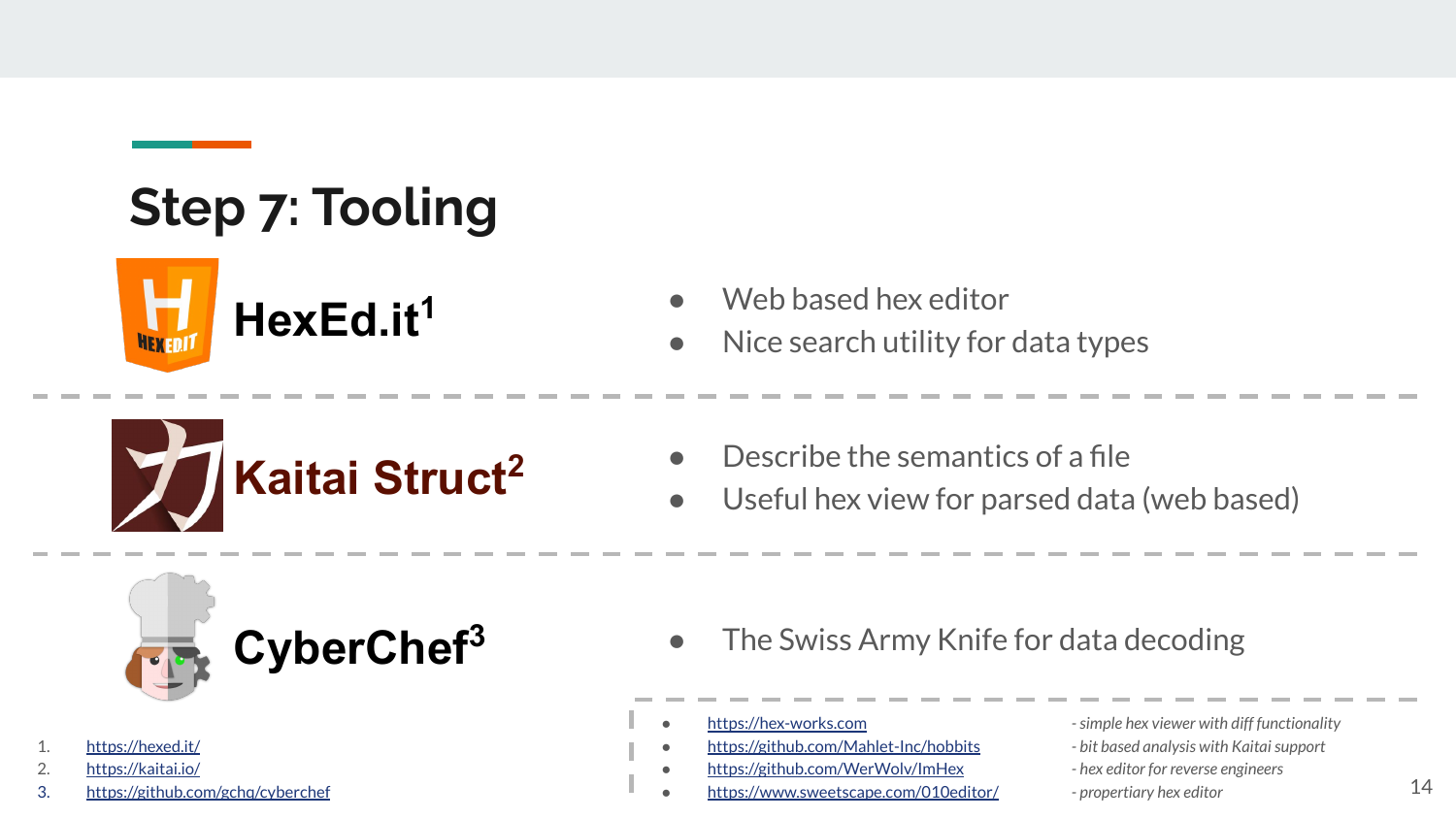#### **Step 8: Is the File-Format Canonical?**

*"How much does a file change on save (with and without editing)"*

● A program which saves the file without moving stuff around simplifies our work

Binary diff of multiple binary files:

\$ binwalk -WiU before\_change.PcbDoc after\_change.PcbDoc

If you want numbers (slow!):

\$ radiff2 -sV before\_change.PcbDoc after\_change.PcbDoc File size differs 127488 vs 129024 similarity: 0.952 distance: 6162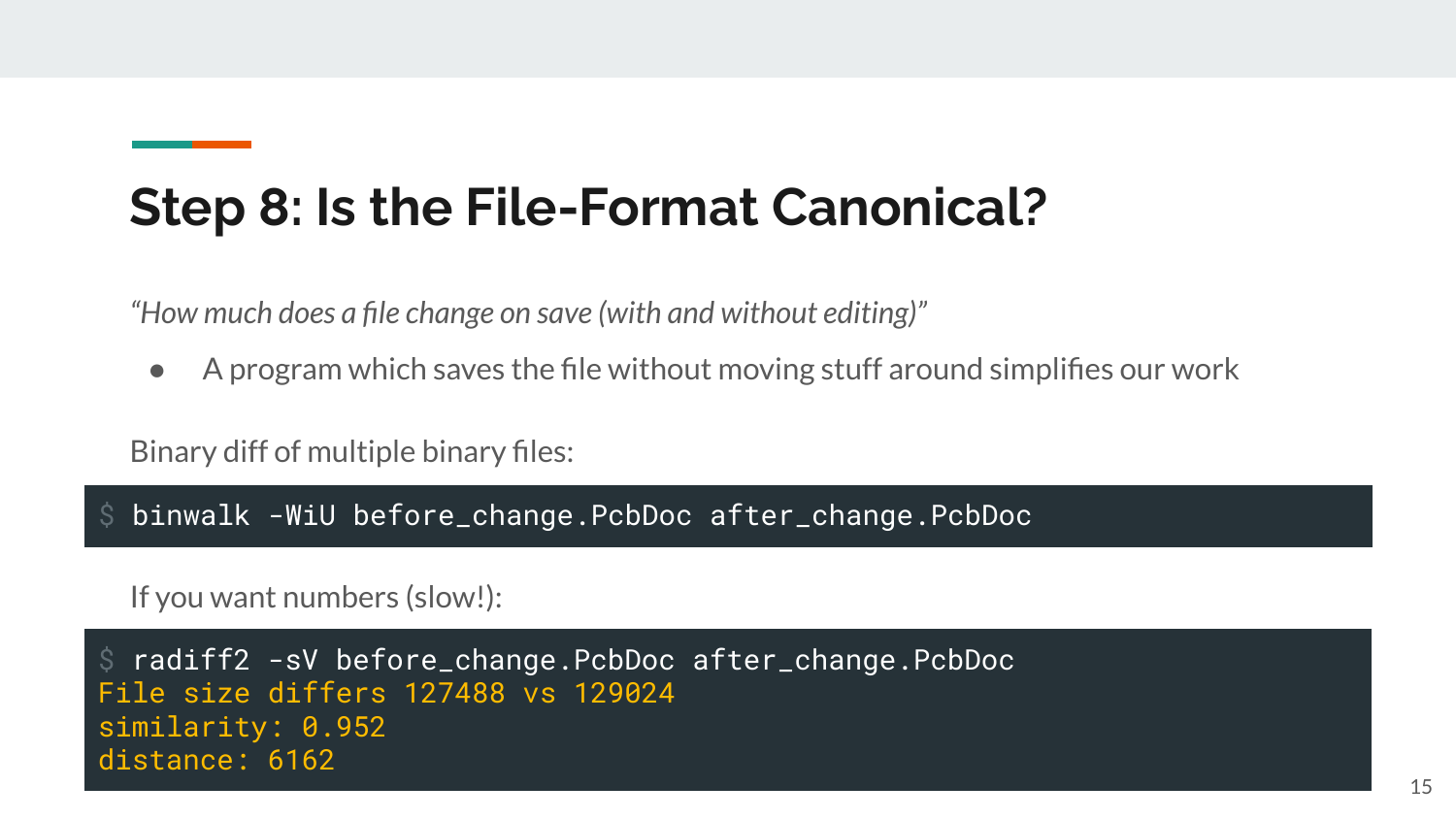#### **Step 9: Endianness**

- 1. Insert an unique integer into the document using a numeric field (e.g. **305419896**)
	- a. do NOT use a field which could be converted before save (e.g. dimension)
	- b. ensure that the value is correctly saved (data type is big enough, no integer overflow)
- 2. Search for this value

| Little Endian<br>good old x86       | 305419896                  | 78 56 34 12 | (most files are little endian) |
|-------------------------------------|----------------------------|-------------|--------------------------------|
| <b>Big Endian</b><br>PowerPC, SPARC | 305419896<br>$\rightarrow$ | 12 34 56 78 |                                |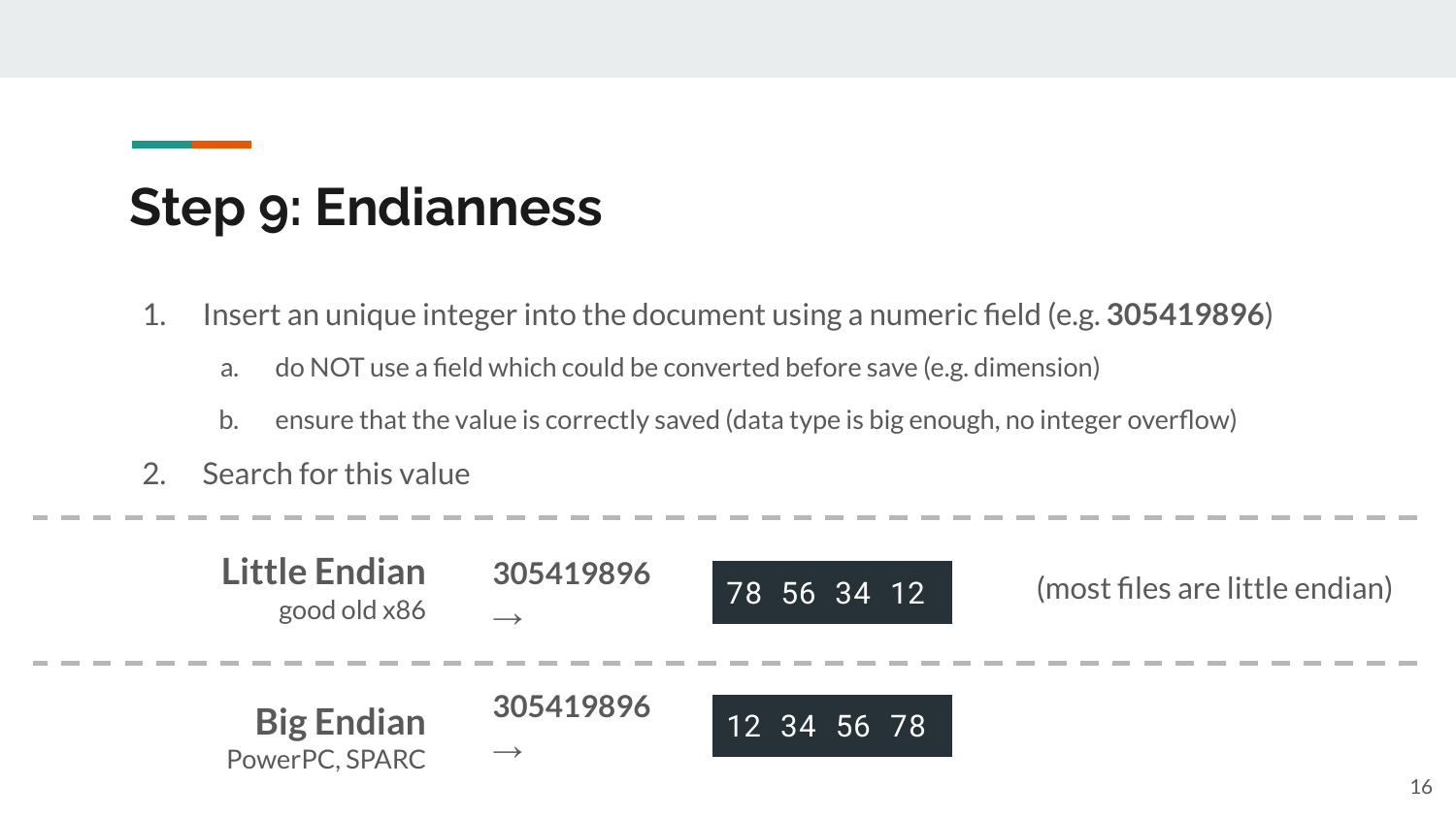#### **Step 10: Integers**

What we need to find out:

- 
- Signed/Unsigned
- 

Bit Width Usually, 1, 2, 4 or 8 bytes long

● "Encoding" two complement or some variable length integer?

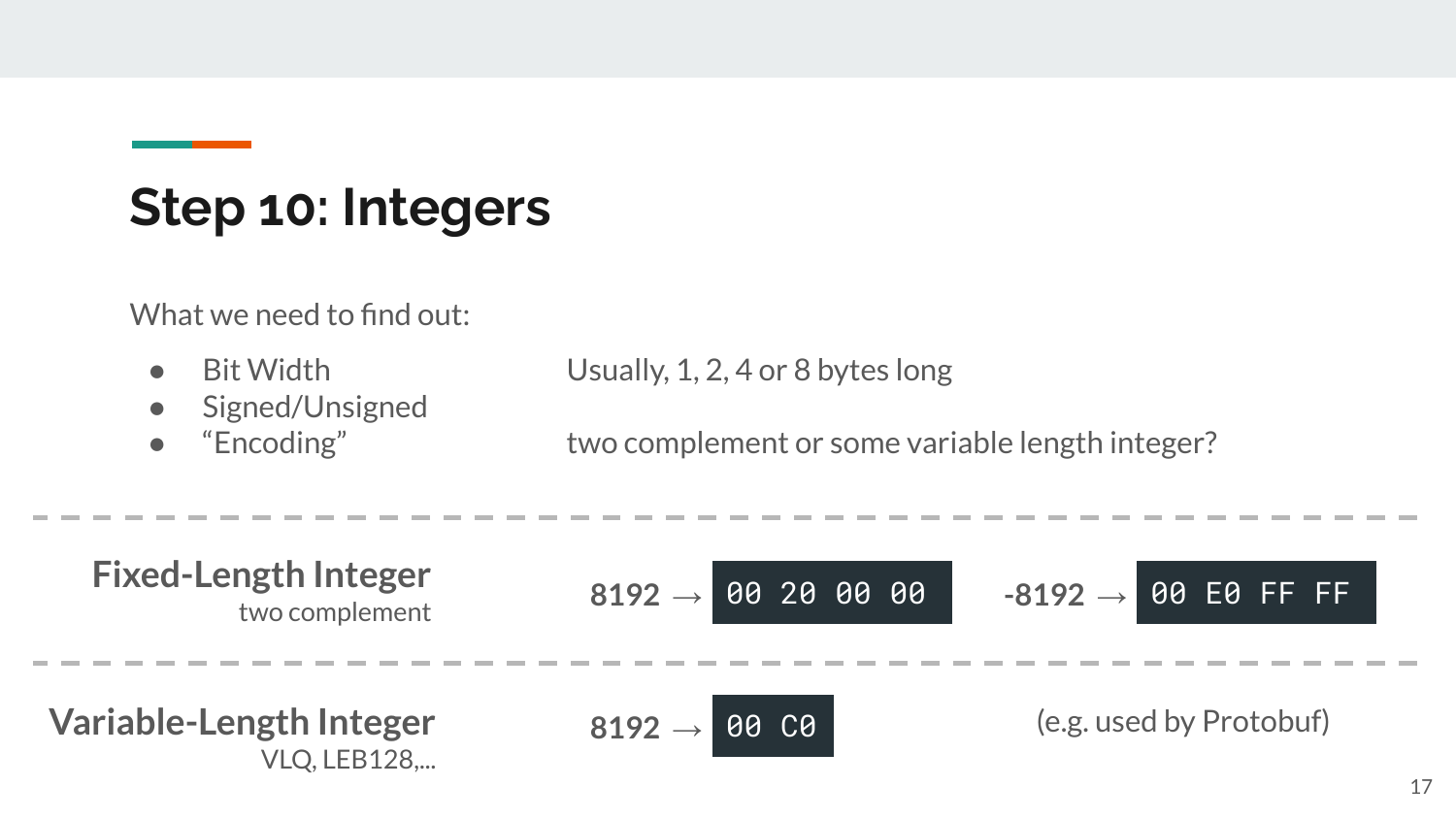# **Step 11: Floating-Point Numbers**

What we need to find out:

- Bit Width Usually, 2, 4 or 8 bytes long
- Encoding

*"Search for 90, -90, 180, -180, 270, -270, 900, ... using your hex viewer."*

| IEEE 754 | 90. | 90. | 90. $\rightarrow$ | 90. $\rightarrow$ | 90. $\rightarrow$ | 90. $\rightarrow$ | 90. $\rightarrow$ | 90. $\rightarrow$ | 90. $\rightarrow$ | 90. $\rightarrow$ | 90. $\rightarrow$ | 90. $\rightarrow$ | 90. $\rightarrow$ | 90. $\rightarrow$ | 90. $\rightarrow$ | 90. $\rightarrow$ | 90. $\rightarrow$ | 90. $\rightarrow$ | 90. $\rightarrow$ | 90. $\rightarrow$ | 90. $\rightarrow$ | 90. $\rightarrow$ | 90. $\rightarrow$ | 90. $\rightarrow$ | 90. $\rightarrow$ | 90. $\rightarrow$ | 90. $\rightarrow$ | 90. $\rightarrow$ | 90. $\rightarrow$ | 90. $\rightarrow$ | 90. $\rightarrow$ | 90. $\rightarrow$ | 90. $\rightarrow$ | 90. $\rightarrow$ | 90. $\rightarrow$ | 90. $\rightarrow$ | 90. $\rightarrow$ | 90. $\rightarrow$ | 90. $\rightarrow$ | 90. $\rightarrow$ | 90. $\rightarrow$ | 90. $\rightarrow$ | 90. $\rightarrow$ | 90. $\rightarrow$ | 90. $\rightarrow$ | 90. $\rightarrow$ | 90. $\rightarrow$ | 90. $\rightarrow$ | 90. $\rightarrow$ | 90. $\rightarrow$ | 90. $\rightarrow$ |
|----------|-----|-----|-------------------|-------------------|-------------------|-------------------|-------------------|-------------------|-------------------|-------------------|-------------------|-------------------|-------------------|-------------------|-------------------|-------------------|-------------------|-------------------|-------------------|-------------------|-------------------|-------------------|-------------------|-------------------|-------------------|-------------------|-------------------|-------------------|-------------------|-------------------|-------------------|-------------------|-------------------|-------------------|-------------------|-------------------|-------------------|-------------------|-------------------|-------------------|-------------------|-------------------|-------------------|-------------------|-------------------|-------------------|-------------------|-------------------|-------------------|-------------------|-------------------|
|----------|-----|-----|-------------------|-------------------|-------------------|-------------------|-------------------|-------------------|-------------------|-------------------|-------------------|-------------------|-------------------|-------------------|-------------------|-------------------|-------------------|-------------------|-------------------|-------------------|-------------------|-------------------|-------------------|-------------------|-------------------|-------------------|-------------------|-------------------|-------------------|-------------------|-------------------|-------------------|-------------------|-------------------|-------------------|-------------------|-------------------|-------------------|-------------------|-------------------|-------------------|-------------------|-------------------|-------------------|-------------------|-------------------|-------------------|-------------------|-------------------|-------------------|-------------------|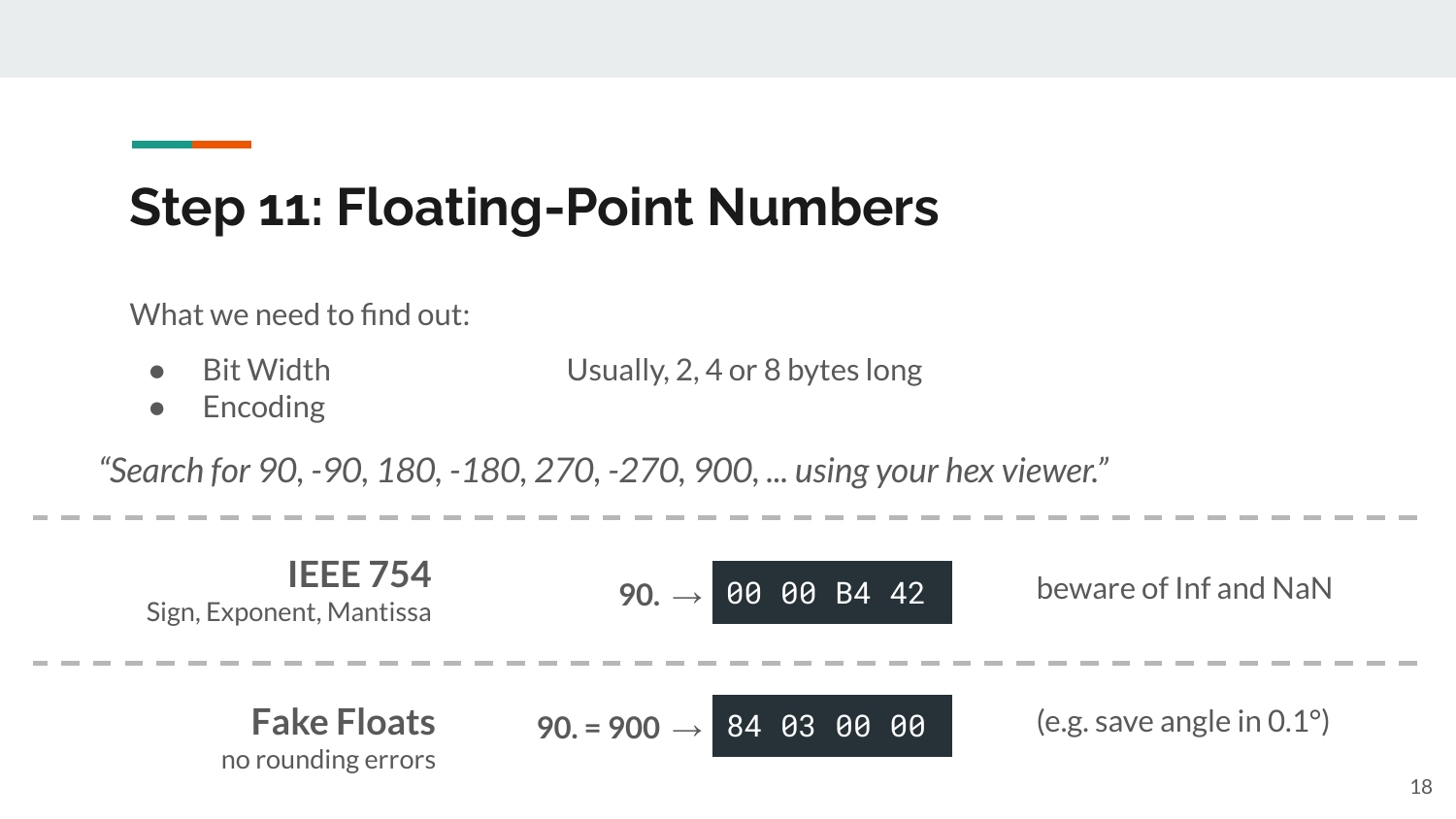#### **Step 12: Internal Units**

Find out the dependency between the stored value and the displayed value.

- Usually, a multiple of the metric or imperial/US unit
- integer types allow a homogeneous representation of the coordinate system

*"To avoid rounding-errors, use the same unit in the program as you test for!"*

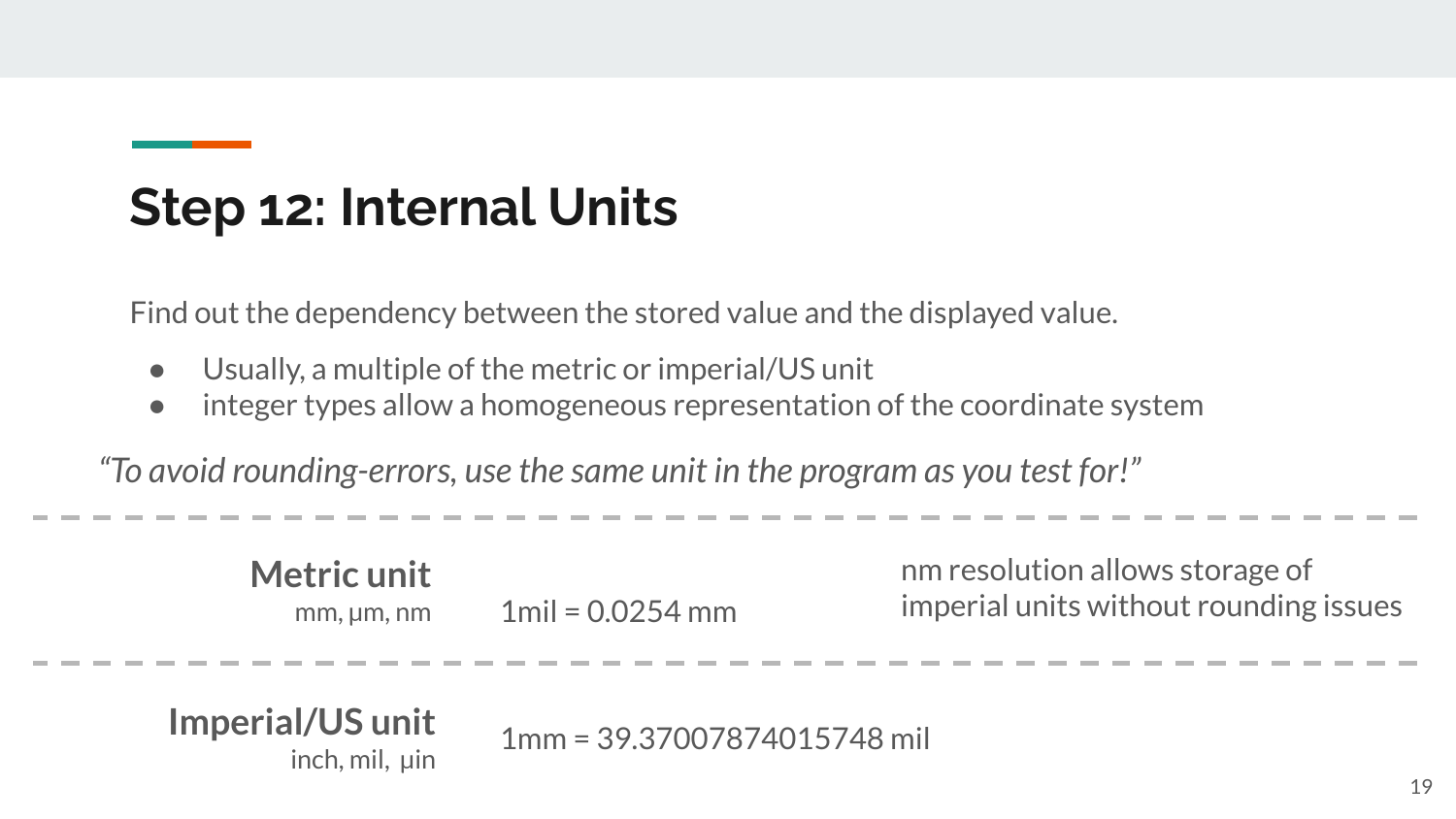# **Step 13: Find Strings Inside the Binary**

*"Just looking at the strings allows us to see what data is presumably in the file"*

\$ strings LimeSDR\_1v2.PcbDoc PCB 6.0 Binary File ZThis is a version 6.0 file and cannot be read correctly into this version of tH he software. +Close this file immediately without saving. -Saving this file will result in loss of data. |RECORD=AdvancedPlacerOptions|PLACELARGECLEAR=50mil|PLACESMALLCLEAR=2 0mil|PLACEUSEROTATION=TRUE|PLACEUSELAYERSWAP=FALSE|PLACEBYPASSNET1=|P LACEBYPASSNET2=|PLACEUSEADVANCEDPLACE=TRUE|PLACEUSD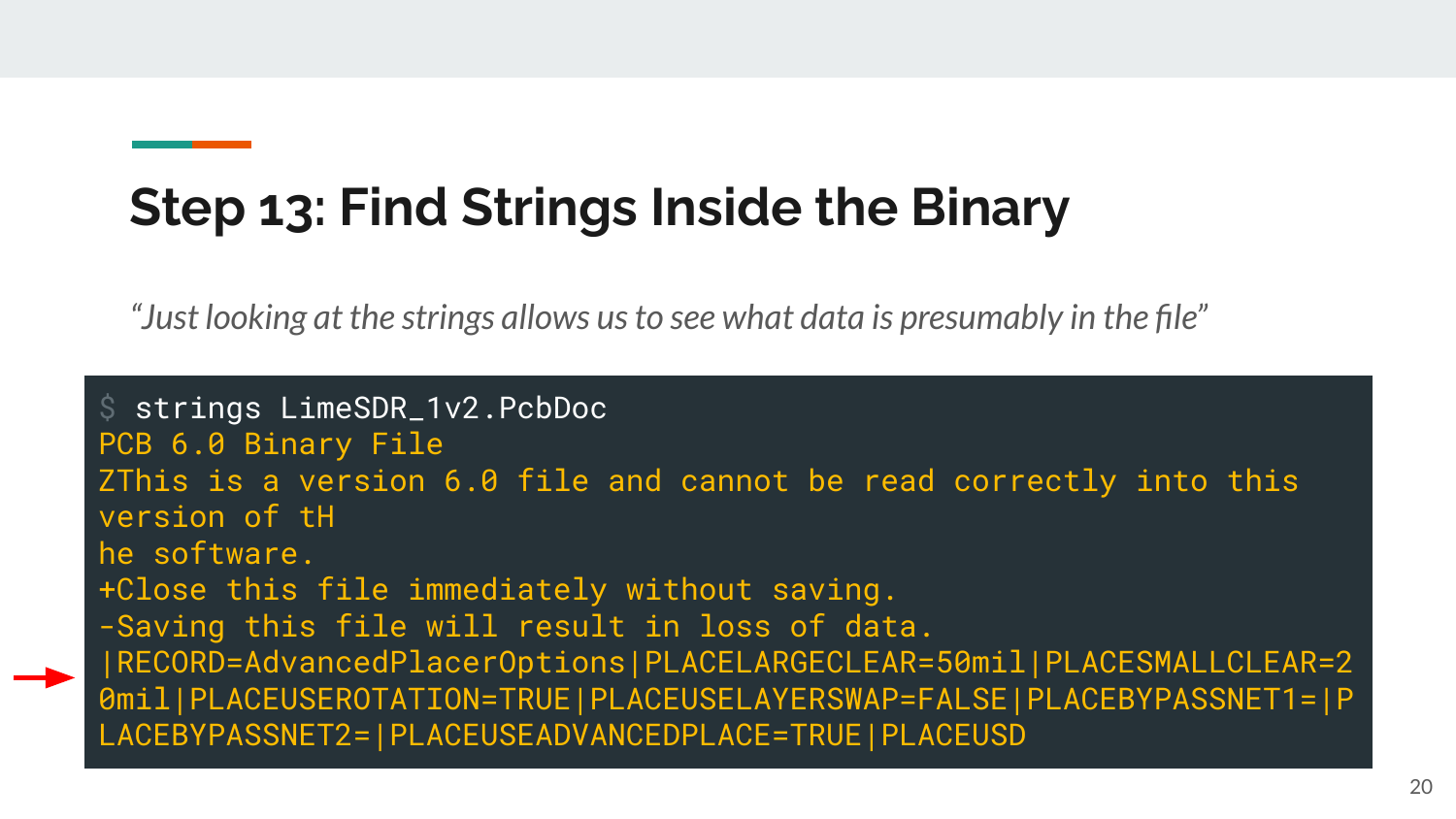# **Step 14: Strings**

*"Don't forget about enc*�*ding!"*

**Length Prefixed Fixed Length** simple and inflexible **Terminator Based** e.g. zero byte 59 65 6C 6C 6F 77 00 00 00 00 00 00 59 65 6C 6C 6F 77 00 06 00 00 00 59 65 6C 6C 6F 77 Length **Terminator** take care of escaping!

Y e l l o w

Padding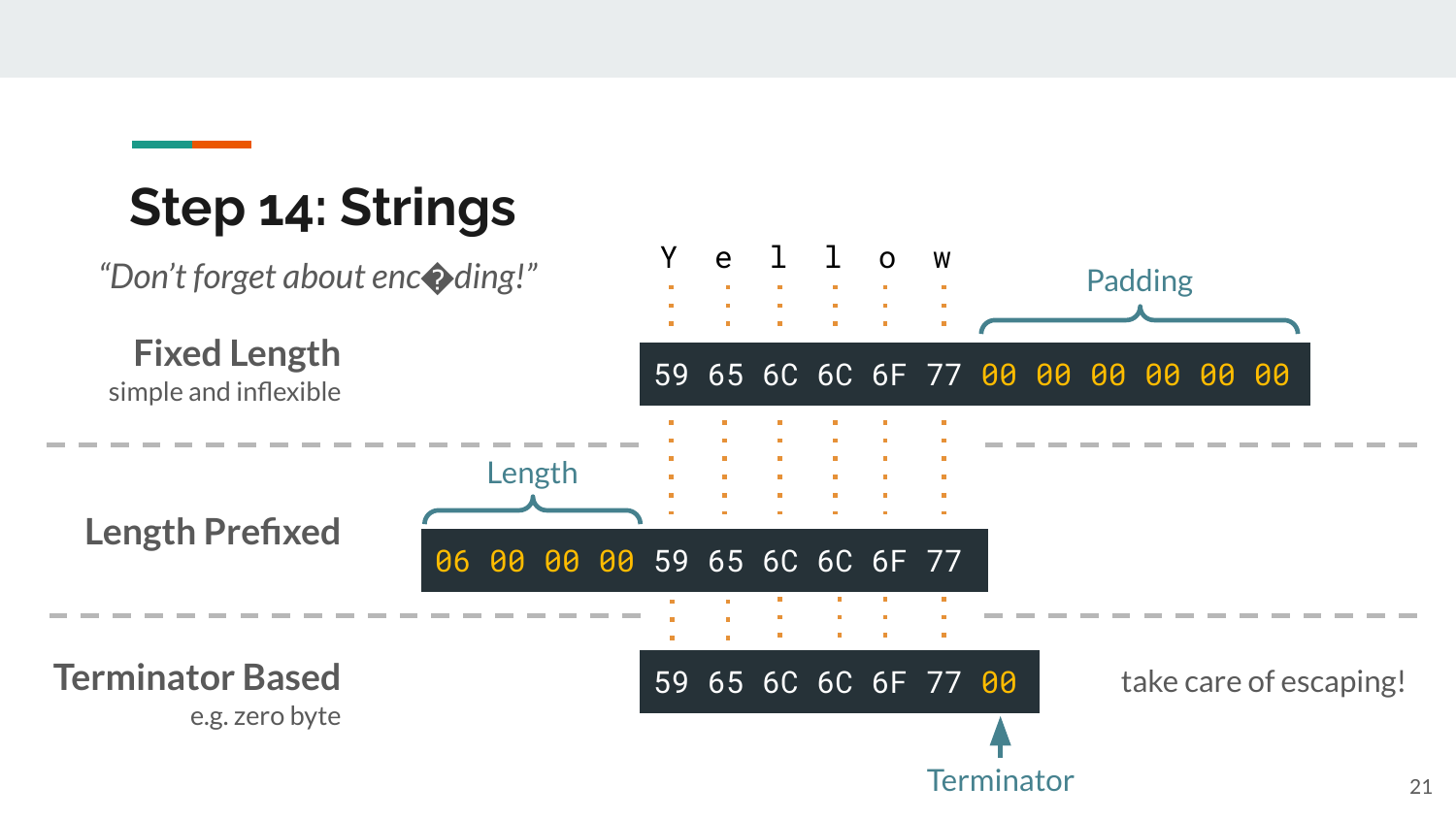#### **Step 15: Identify Records**

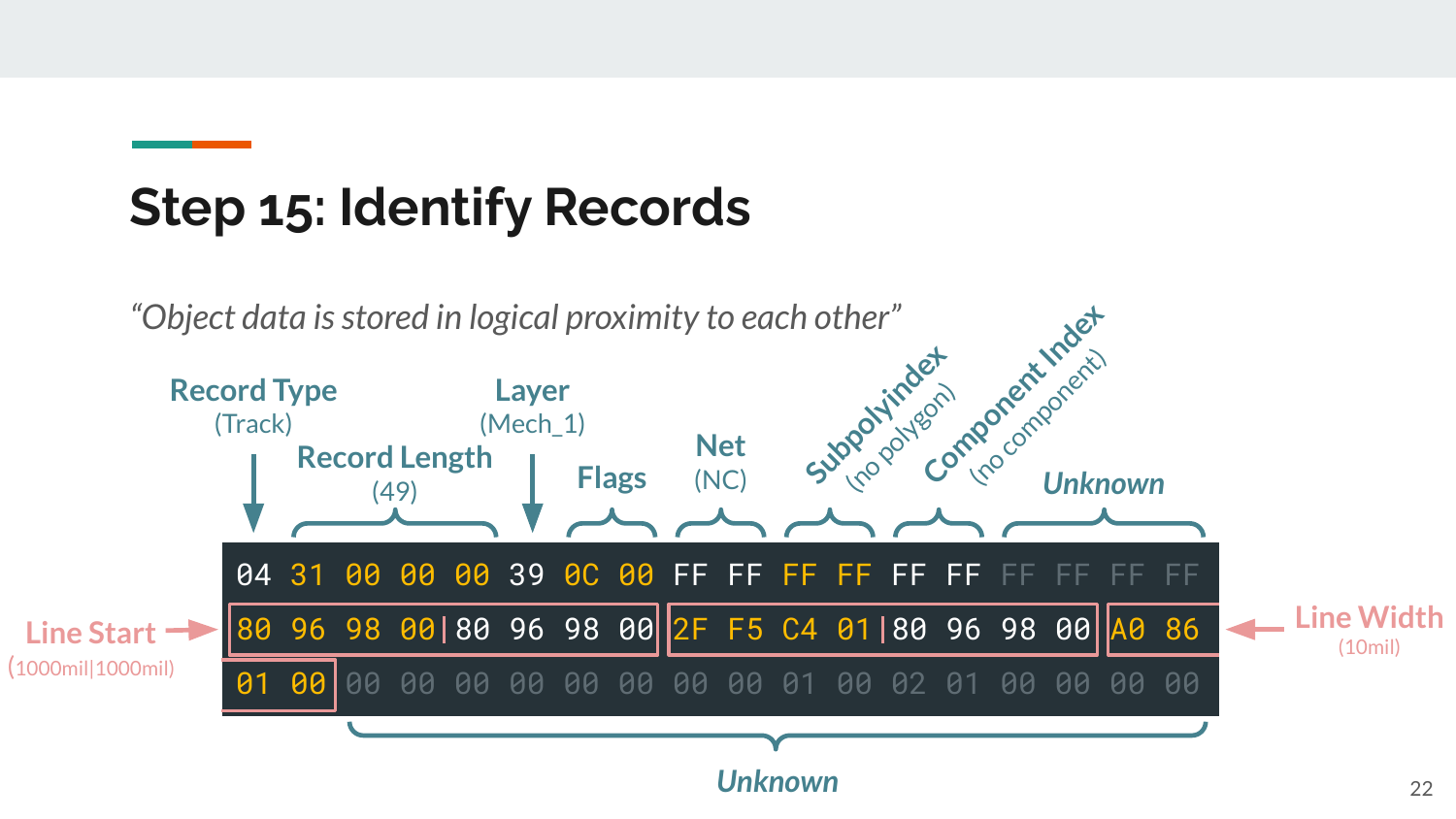#### **Step 16: Analyzing the Record Structure**